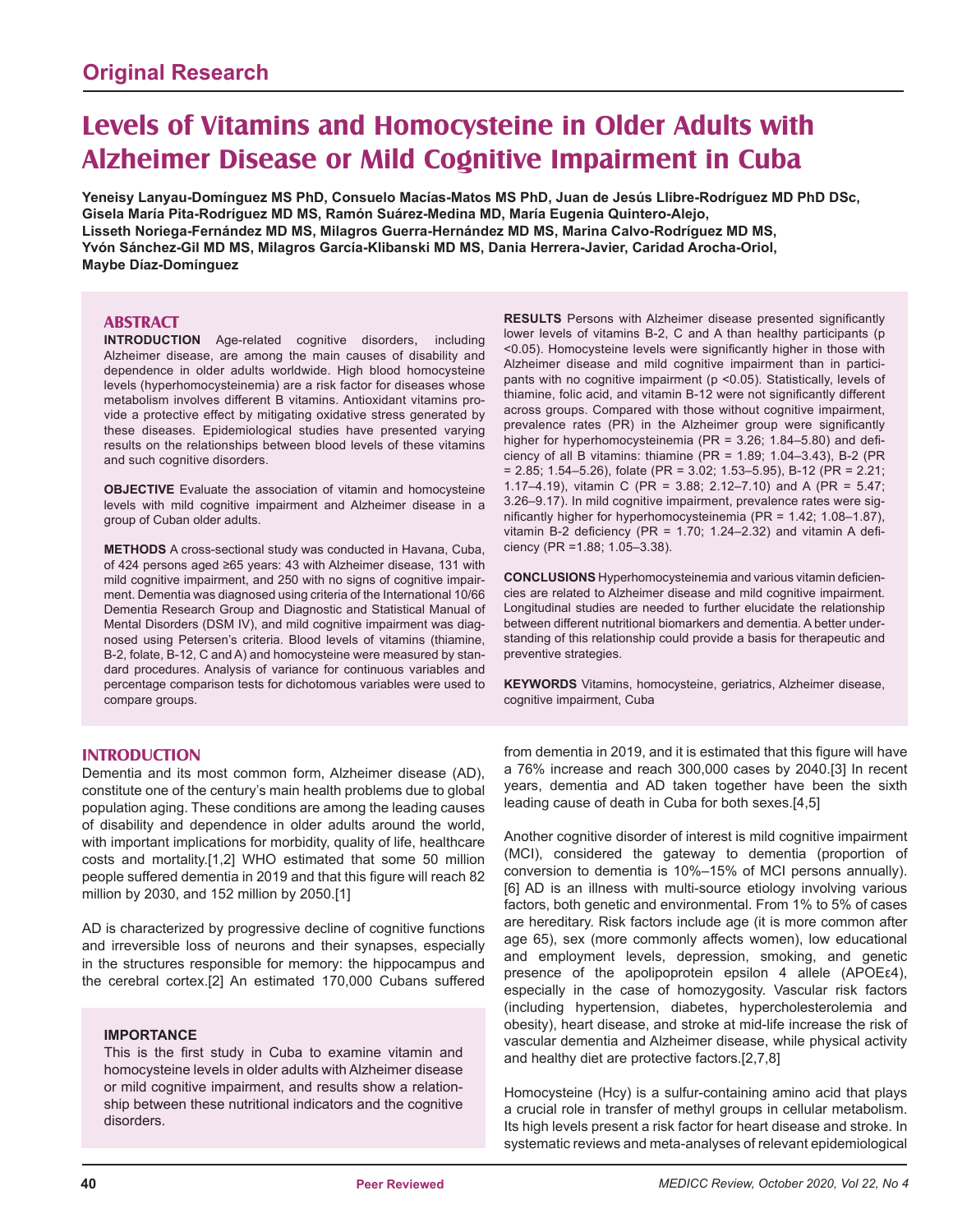studies (mostly prospective and case–control), high plasma levels of Hcy represent a modifiable risk factor for cognitive dysfunction and AD.[9–11]

The B-group vitamins (B-2, B-6, folic acid, B-12) are involved in Hcy metabolism. Deficiencies in folate and vitamin B-12 (and to a lesser degree vitamin B-6) are associated with increased homocysteine levels in plasma; it has even been proposed that hyperhomocysteinemia be used as an indicator of these vitamin deficiencies.[10–13] Folic acid and vitamin B-12 intervene in cognitive activity through other functions. Folate deficiency affects synthesis of nuclear and mitochondrial DNA, causing neuronal deterioration and cellular death in areas of the brain involved in AD; this deficiency can lead to hypomethylation in regions that modulate expressions of genes presumably involved in AD pathogenesis.[14,15] Vitamin B-12 also acts as a cofactor in the enzyme methylmalonyl-CoA mutase, and B-12 deficiency affects synthesis of fatty acids and can lead to cognitive impairment.[16]

Several epidemiological studies have examined the relation of B vitamins and antioxidant levels with cognitive function and AD risk, but results are inconclusive.[8,16,17]

In 2000, vitamin B deficiencies were found in Cuba's older adult population.[18] Some older adults' infrequent consumption of foods including proteins, vegetables, fruit and other poor dietary habits[19] may cause these deficiencies and may be related to their cognitive disorders. Our study's hypothesis is that vitamin deficiencies and Hcy are associated with cognitive impairment. This research aims to evaluate the relationship of homocysteine and vitamin levels with MCI and AD in older Cuban adults.

## **METHODS**

**Type of study and participants** An analytical cross-sectional study was conducted in a randomly selected sub-sample of 174 individuals with cognitive impairment (131 with MCI and 43 with AD) and 250 individuals with no cognitive impairment from the prospective longitudinal Aging and Alzheimer Study. The Aging and Alzheimer Study launched in 2003 by the Medical University of Havana's Alzheimer Research Group, studied the disease in Cuban adults aged ≥65 years. The participants reside in four health areas in Havana: Marianao (in the 27 de Noviembre and Carlos Manuel Portuondo Polyclinics), Lisa (Cristóbal Labra Polyclinic), 10 de Octubre (14 de Junio Polyclinic) and Playa (Ana Betancourt Polyclinic). Participants were recruited through family physicians in the respective health areas and the Cuban 10/66 Dementia Research Group. Clinical and biochemical evaluations were done for all 424 participants. Evaluators did not know the subjects' MCI or AD status.[20,21]

*Inclusion criteria* Older adults who gave their written consent to participate.

*Exclusion criteria* Presentation of the following disorders: intestinal malabsorption, cancer, hepatic diseases, chronic kidney disease, decompensated diabetes mellitus or any other condition indicating cognitive impairment such as epilepsy, psychiatric disorders of the psychotic type or intellectual disability, cranial fracture, encephalic vascular event (thrombosis, ischemia, stroke) or other type of dementia.

**Variables** Table 1 presents a summary of variables.

**Clinical evaluation for MCI and AD diagnosis** We used the tools developed by the Cuban 10/66 Dementia Research Group, including a questionnaire on sociodemographic features, health status, lifestyle and risk factors.[20] Dementia was diagnosed using the international 10/66 criteria and algorithm, validated in 26 countries (including Cuba),[20] which includes:

- Clinical interview structured on the study participant's mental state analyzed through a computerized algorithm (AGECAT)[22]
- Interview with a reliable informant (CSI-D RELSCORE)[23]
- Community dementia screening tool (CSI-D COGSCORE)[23]
- Test for verbal fluency and repetition of CERAD modified-words list (10 words)[24]
- Additional information on early dementia and its development according to information provided by the 10/66 dementia diagnostic algorithm, its sub-types, history and etiology[25]

DSM-IV criteria[26] of the American Psychiatric Association were also used to diagnose dementia. MCI was diagnosed using Petersen's criteria.[27]

Clinical evaluations were conducted by medical specialists in the Medical University of Havana's Alzheimer Research Group, who received prior training based on earlier studies. Evaluation results were used to classify participants in three groups: those with MCI, persons with AD, and those with no cognitive impairment.

**Biochemical evaluation** Samples of approximately 20 mL of blood were extracted intravenously after fasting; one aliquot was collected without anticoagulant and one aliquot in tubes containing ethylenediaminetetraacetic acid (EDTA). Table 1 presents the cutoff points used for the different biochemical variables. All techniques were performed in compliance with the respective quality control standards.

A volume of 0.5 mL of plasma plus anticoagulant was treated with an equal volume of metaphosphoric acid and frozen to –80 °C for determination of vitamin C by spectrophotometry.[30] Other aliquots of plasma were used to quantify homocysteine through the enzymatic oxidation of NADH to NAD+,[29] with a commercial diagnostic kit C02257/3 (C.P.M. Diagnostic Research SAS, Italy). Vitamin A was quantified in an aliquot of plasma by high-resolution liquid chromatography.[31]

Vitamin B-2 levels were calculated by stimulating the enzyme glutathione reductase in erythrocytes obtained after plasma separation.[32] Vitamin B-1 and B-2 levels were measured by determining the effect of thiamine pyrophosphate[33] and the activation coefficient of the enzyme glutathione reductase through the activities of transketolase and erythrocyte glutathione reductase activity coefficient (EGRAC)[32] respectively; these enzymes are indirect indicators of the availability of circulating vitamins since enzymatic activity increases due to deficiency in levels of both vitamins.

Serum obtained by centrifuging the blood without anticoagulant was conserved at –20 °C. Quantification of serum folate and vitamin B-12[34] was determined through electrochemiluminescence immunoassay using commercial diagnostic kits (Roche Diagnostics Gmb, Germany).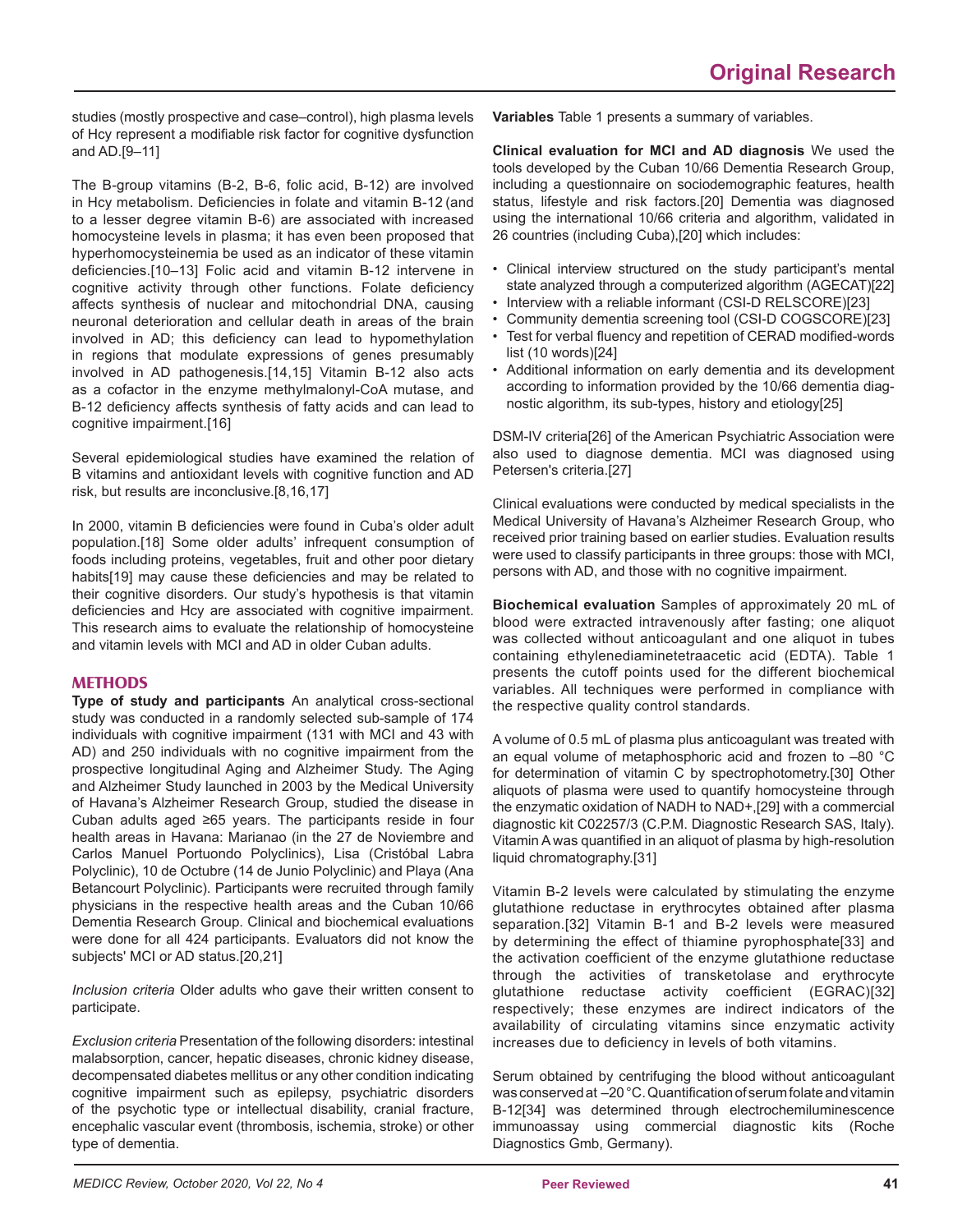## **Original Research**

| Table 1: Study variables              |                                                                                      |                                                                                                    |  |
|---------------------------------------|--------------------------------------------------------------------------------------|----------------------------------------------------------------------------------------------------|--|
| <b>VARIABLE</b>                       | <b>INDICATOR</b>                                                                     | <b>CRITERIA</b>                                                                                    |  |
| <b>Cognitive</b>                      |                                                                                      |                                                                                                    |  |
| Diagnosis of AD                       | 10/66 diagnosis criteria and<br>algorithm[22-25]- DSM-IV<br>criteria <sup>[26]</sup> | If criteria are met                                                                                |  |
| Diagnosis of MCI                      | Petersen's criteria <sup>1</sup> [27]                                                | If criteria are met                                                                                |  |
| Sociodemographic category             |                                                                                      |                                                                                                    |  |
| Sex                                   | Female, male                                                                         |                                                                                                    |  |
| Age                                   | Years                                                                                |                                                                                                    |  |
| Skin color                            | white, mestizo, Black                                                                |                                                                                                    |  |
| <b>Educational level</b><br>completed | None; or primary, secondary<br>or university level completed                         |                                                                                                    |  |
| Lifestyle                             |                                                                                      |                                                                                                    |  |
| Smoking behavior                      | Smoker or ex-smoker                                                                  | Number of cigarettes, cigars, or<br>pipes smoked per day or over one's<br>lifetime <sup>[20]</sup> |  |
| Alcoholic beverage<br>consumption     | Risky (heavy) drinker                                                                | If weekly alcohol consumption ≥14<br>units for women or $\geq$ 21 for men <sup>2</sup> [20]        |  |
| <b>Clinical exam and interview</b>    |                                                                                      |                                                                                                    |  |
| Hypertension                          | Self-reported and blood<br>pressure measurements                                     | Systolic pressure $\geq$ 140 mmHg and/<br>or diastolic pressure ≥90 mmHg[20]                       |  |
| Diabetes mellitus                     | Self-reported and fasting<br>blood glucose                                           | Fasting blood glucose ≥7.0<br>mmol/L[20]                                                           |  |
| Family history of<br>dementia         | Self-reported                                                                        | If affirmative <sup>[20]</sup>                                                                     |  |
| <b>Biochemical</b>                    |                                                                                      |                                                                                                    |  |
| <b>Vitamin B-1</b>                    | TPPE <sup>3</sup>                                                                    | Normal<br>TPPE ≤15%<br>Marginal 15< TPPE ≤25%<br>Deficient TPPE >25%[28]                           |  |
| Vitamin B-2                           | EGRAC <sup>3</sup>                                                                   | Normal<br>EGRAC $\leq$ 1.30<br>Marginal 1.30< EGRAC <1.80<br>Deficient EGRAC ≥1.80[28]             |  |
| Vitamin C                             | Vitamin C level                                                                      | Normal<br>$>0.3$ mg/dL<br>Marginal 0.2-0.3 mg/dL<br>Deficient <0.2 mg/dL[28]                       |  |
| Vitamin A                             | <b>Retinol level</b>                                                                 | 20≤ RL ≤30 µg/dL<br>Low<br>Marginal 10≤ RL <20 µg/dL<br>Deficient RL <10 µg/dL[28]                 |  |
| Serum folate                          | Serum folate level                                                                   | Deficient < 3.1 ng/mL[28]                                                                          |  |
| Vitamin B-12                          | Vitamin B-12 level                                                                   | Deficient <240 pg/mL[28]                                                                           |  |
| Homocysteine                          | Homocysteine level                                                                   | Homocysteine >15 µmol/L[29]                                                                        |  |

AD: Alzheimer disease;

MCI: Mild cognitive impairment;

RL: Retinol level;

EGRAC: Erythrocyte glutathione reductase activation coefficient. Based on calculation of the degree of stimulation of erythrocyte glutathione reductase through parallel measurement of enzymatic activity with in vitro addition of its coenzyme flavin adenine dinucleotide (stimulated activity of the enzyme) and without the coenzyme (basal enzymatic activity).

TPPE: Thiamine pyrophosphate effect. Based on calculation of degree of transketolase enzyme stimulation through parallel measurement of enzymatic activity with addition of its coenzyme in vitro thiamine pyrophosphate (TPP) (activity stimulated by the enzyme) and without the coenzyme (basal enzymatic activity).

**1** Criteria developed by Petersen;[27] presence of:

a) Subjective memory complaints

b) Pathological performance in neuropsychological tests

c) No interference of memory impairment in subject's work / social / daily life

d) Remaining cognitive functions preserved

e) Absence of dementia

f) Absence of other pathologies that could explain memory impairment (depression, endocrine disease, etc.) <sup>2</sup> Units of alcohol established according to beverage type: 1 glass of beer (250 mL = 2 units), 1 shot of liquor  $(22 \text{ mL} = 2 \text{ units})$  or 1 glass of wine  $(175 \text{ mL} = 2 \text{ units})$  and 1 bottle of liquor  $(1000 \text{ mL} = 32 \text{ units})$ . <sup>3</sup> Increases in TPPE and EGRAC lead to greater deficiencies in Vitamin B-1 and B-2 levels, respectively.

Due to insufficient sample volume, we quantified serum folate, B-12 and thiamine in 92% of the samples; vitamin B-2 in 89%; vitamin C in 91%; homocysteine in 90%; and vitamin A in 81% of the samples.

**Ethical considerations** The study's protocol was approved by the Scientific Council and Research Ethics Committee of the National Hygiene, Epidemiology and Microbiology Institute and the Medical University of Havana. The study was conducted in accordance with the World Medical Association's Declaration of Helsinki and its ethical principles for medical research involving human subjects.[35] The scientific and social features and importance were explained to all participants and family members representing them, and their oral and written consent was obtained. In the case of older adults unable to give their consent, approval was sought from the family member responsible for their care.

**Data processing and analysis** Means and standard deviations were calculated to describe quantifiable variables and absolute frequencies and percentages for qualitative variables. An analysis of covariance was applied to identify the main or interactive effects of covariables (age and family history of dementia, which differed across groups) on vitamin means; none were determined to be significant ( $p > 0.05$ ).

To compare the three groups (AD, MCI, and without cognitive impairment), a one-way analysis of variance was conducted, with *a posteriori* tests to identify different groups using parametric tests or their non-parametric alternatives depending on whether they met the assumptions of group normality and homoscedasticity. A significance level of  $p = 0.05$  was adopted. The test of homogeneity between groups was applied to the biochemical variables. The Pearson correlation was calculated as a measure of linear association of homocysteine levels with folate, vitamins B-12 and B-2. The prevalence of hyperhomocysteinemia was calculated as well as the prevalence of vitamin deficiencies, taking as reference the group with no cognitive impairment (with confidence intervals estimated at 95%). The statistical procedure used SPSS Statistics version 20 software (IBM, USA).

### **RESULTS**

The average age was 78 years old in the group with no cognitive impairment, 79.5 in the MCI group and 82.8 in the AD group.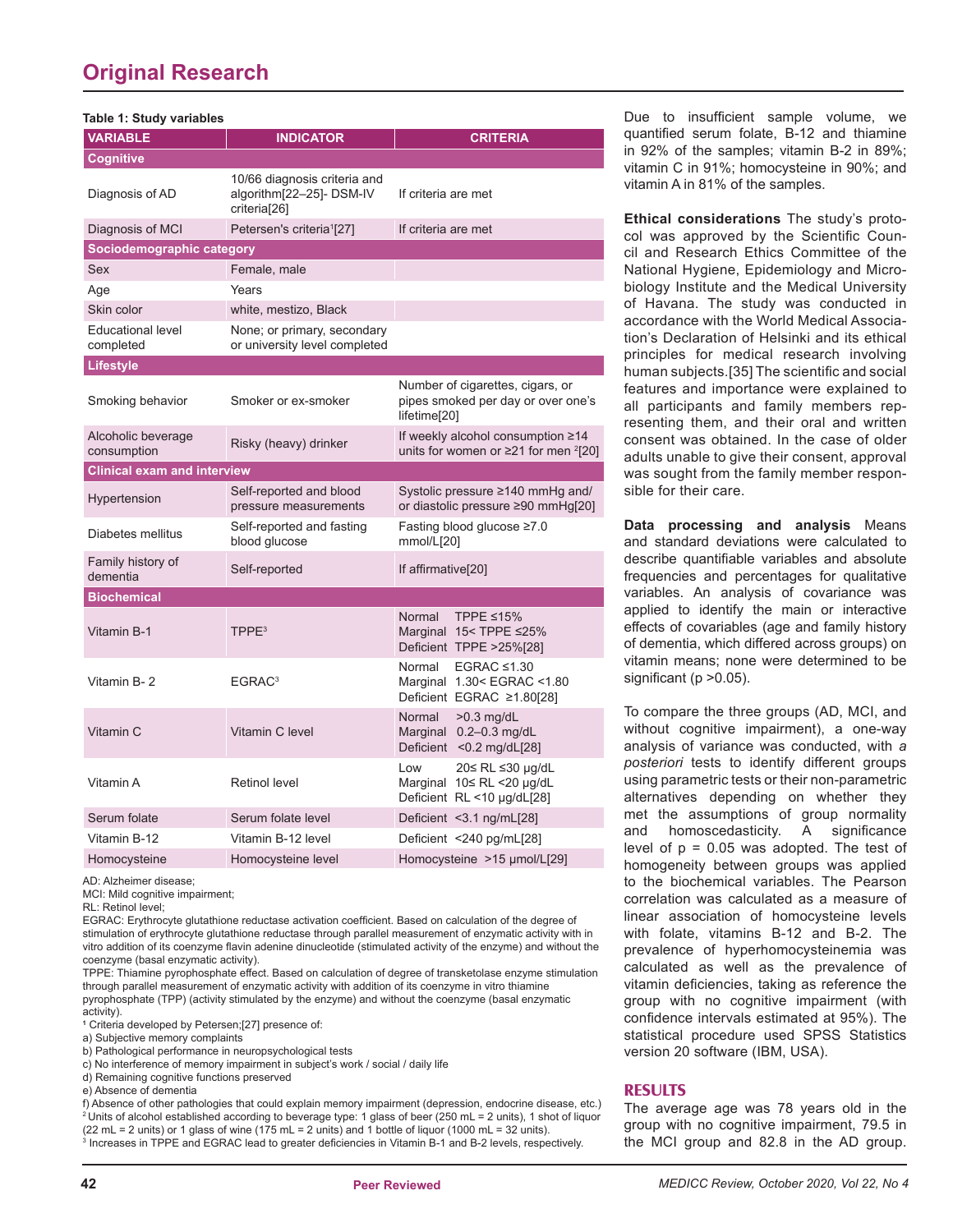| Feature                            | No cognitive<br>impairment<br>$n = 250$ | <b>Mild cognitive</b><br>impairment<br>n = 131 | <b>Alzheimer</b><br>disease<br>$n = 43$ |
|------------------------------------|-----------------------------------------|------------------------------------------------|-----------------------------------------|
|                                    | N(% )                                   | N(% )                                          | N(%)                                    |
| Sex                                |                                         |                                                |                                         |
| Male                               | 78 (31.2)                               | 46 (35.1)                                      | 12(27.9)                                |
| Female                             | 172 (68.8)                              | 85 (64.9)                                      | 31(72.1)                                |
| Age group (years)                  |                                         |                                                |                                         |
| 65-69                              | 2 (0.8)                                 | 0(0)                                           | 0(0)                                    |
| $70 - 74$                          | 76 (30.4)                               | 30(22.9)                                       | 4(9.3)                                  |
| 75–79                              | 83 (33.2)                               | 41 (31.3)                                      | 13 (30.2)                               |
| ≥80                                | 89 (35.6)                               | 60(45.8)                                       | 26 (60.5)                               |
| <b>Skin color</b>                  |                                         |                                                |                                         |
| White                              | 174 (69.6)                              | 88 (67.2)                                      | 30(69.8)                                |
| Mestizo                            | 32 (12.8)                               | 11(8.4)                                        | 6(14.0)                                 |
| <b>Black</b>                       | 44 (17.6)                               | 32(24.4)                                       | 7(16.3)                                 |
| <b>Educational level completed</b> |                                         |                                                |                                         |
| None or incomplete<br>primary      | 64 (25.6)                               | 32 (24.4)                                      | 17 (39.5)                               |
| Primary                            | 86 (34.4)                               | 50 (38.2)                                      | 8(18.6)                                 |
| Secondary                          | 47 (18.8)                               | 26 (19.8)                                      | 8(18.6)                                 |
| University                         | 53 (21.2)                               | 23 (17.6)                                      | 10 (23.3)                               |
| <b>Smoking behavior</b>            |                                         |                                                |                                         |
| Smoker or ex-<br>smoker            | 116 (46.6)                              | 63 (48.1)                                      | 20 (46.5)                               |
| Non-smoker                         | 133 (53.4)                              | 68 (51.9)                                      | 23(53.5)                                |
| <b>Alcohol consumption</b>         |                                         |                                                |                                         |
| Yes                                | 7(2.8)                                  | 2(1.6)                                         | 4(9.3)                                  |
| No                                 | 242 (97.2)                              | 126 (98.4)                                     | 39 (90.7)                               |
| <b>Hypertension</b>                |                                         |                                                |                                         |
| Yes                                | 183 (73.2)                              | 98 (74.8)                                      | 31(72.1)                                |
| <b>No</b>                          | 67(26.8)                                | 33(25.2)                                       | 12(27.9)                                |
| Glucose metabolism disorder        |                                         |                                                |                                         |
| Yes                                | 121 (49.8)                              | 72 (55.4)                                      | 24 (58.5)                               |
| No                                 | 122 (50.2)                              | 58 (44.6)                                      | 17 (41.5)                               |
| <b>Family history of dementia</b>  |                                         |                                                |                                         |
| Yes                                | 28 (11.2)                               | 21 (16.0)                                      | 11 (25.6)                               |
| No                                 | 222 (88.8)                              | 110 (84.0)                                     | 32 (74.4)                               |

#### **Table 2: Sociodemographic and clinical features of participants**

N: Number of persons n: number of persons evaluated. %: 100 x N/n.

Other sociodemographic and clinical features were similar across groups, except family history of dementia, which was more common in the groups with cognitive disorders. In all three groups, 60% of participants had a low education level (elementary school only), 47% were smokers or ex-smokers, only 3% drank alcohol, 73% had hypertension and 52% had altered glucose (Table 2).

Hcy levels varied notably across groups. The highest levels were found in the AD group and MCI group. Only those with AD had notably lower levels of vitamins C, A, and B-12. No differences were found across the groups in levels of thiamine (B-1), folate and vitamin B-12. Vitamins B-1 and B-2 levels were lower in the most severe cases of AD and MCI. The average vitamin C level was lower in the AD group than in the MCI group (Table 3).

The prevalence of vitamin deficiency in B-2, folate, C, A and hyperhomocysteinemia were significantly more common in individuals with AD than in individuals with no cognitive impairment. Vitamins B-1 and B-12 deficiencies showed the same pattern but were not statistically significant (Table 4).

For all biochemical markers, prevalence rates were higher than one and notably higher in the AD group than in the MCI group, with the exception of folate (Table 5).

## **DISCUSSION**

The B vitamins (B-2, B-6, folic acid, B-12) are involved in Hcy metabolism. High levels of this compound are considered a risk factor for cardiovascular disease, stroke, and more recently, Alzheimer disease and vascular dementia. Deficiency of B-group vitamins, the leading cause of hyperhomocysteinemia in older adults, is influenced mainly by diet.[11-13,36]

This study confirmed that Hcy levels were significantly higher in individuals with AD and MCI and that hyperhomocysteinemia was more common in MCI and AD than in participants with no cognitive impairment. High Hcy levels are associated with cognitive impairment and AD.[10–13,36] In 17 of the 19 cohort studies included in a systematic review that evaluated the relationship between Hcy levels and AD risk, a significant association was found.[10] A meta-analysis of 68 studies confirmed that persons with AD had higher levels of Hcy than those without cognitive impairment, suggesting that higher Hcy levels could be an AD risk factor.[11]

Several mechanisms have been proposed to explain the relation between Hcy and AD, including demethylation, cerebrovascular damage, oxidative stress and high levels of the ß-amyloid peptide.[9,12,36,37] Deficiencies of the vitamin B group can lead to insufficient methylation of Hcy and therefore, reduced synthesis of methionine and S-adenosylmethionine. This in turn can lead to a shortage of methyl groups that are essential for the synthesis of nucleic acids, proteins, neurotransmitters, membrane phospholipids and for metabolism of myelin, which could affect reduction of neurocognitive function.[8,9,38]

Excess Hcy has a detrimental effect on blood vessel walls, since the oxidation of its sulfhydryl group generates potential reactive forms, such as superoxide anions, hydrogen peroxide and hydroxyl anion, which can cause endothelial damage. The endothelial cells reduce synthesis of nitric oxide, leading to vasoconstriction and increased platelet stickiness, lipoprotein oxidation and with that, increased LDL deposits on arterial walls, activation of the coagulation cascade and limitation of blood flow, resulting in thrombosis and neuronal death.[9,12]

High Hcy levels reportedly can have a neurotoxic effect by stimulating the glutamate receptor that induces increased calcium flow to the cell's interior. As a result, neuronal toxicity from oxidative stress is amplified, leading finally to apoptosis.[9,12,37]

The increased content of oxygen radicals due to high Hcy levels can also lead to hydrolysis of the precursor protein amyloid, increased generation of the β-amyloid peptide, and formation of amyloid plaques in the neurons (one of the main characteristics of Alzheimer disease).[8,32]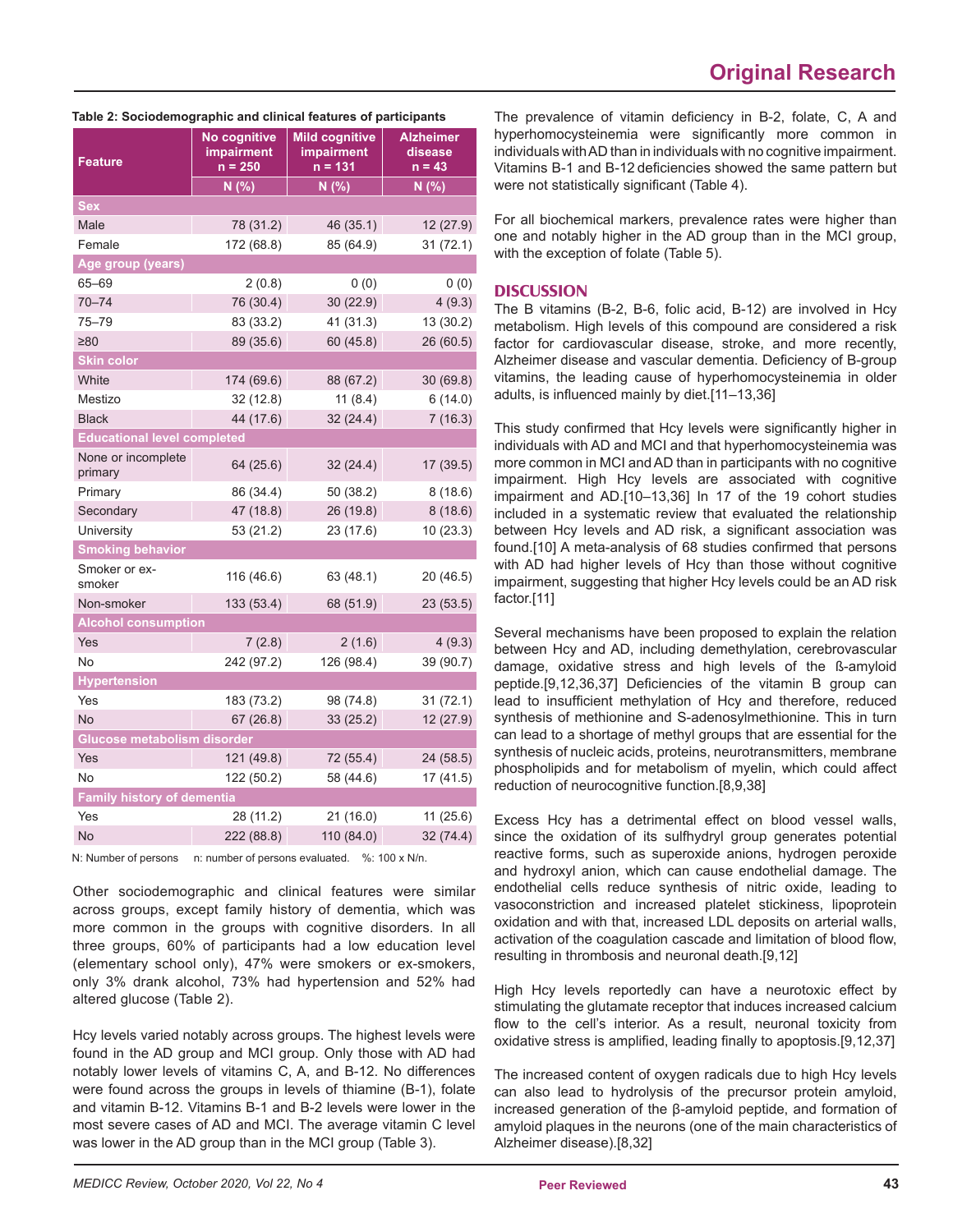**Table 3: Average homocysteine and vitamin levels in older adults by degree of cognitive impairment**

| <b>Biochemical</b>    | No cognitive              | <b>Mild cognitive</b>     | <b>Alzheimer</b>       | p     |
|-----------------------|---------------------------|---------------------------|------------------------|-------|
| indicator             | impairment $\bar{X}$ (SD) | impairment $\bar{X}$ (SD) | disease $\bar{X}$ (SD) |       |
| n                     | $n = 250$                 | $n = 131$                 | $n = 43$               |       |
| Homocysteine (µmol/L) | $13.6^{\circ}$ (6.5)      | $14.6b$ (5.7)             | $18.0^{\circ}$ (7.7)   | 0.000 |
| 380                   | $n = 214$                 | $n = 126$                 | $n = 40$               |       |
| Vitamin B-1 (TPPE) %  | 12.8 (12.2)               | 13.2(12.4)                | 19.6 (18.6)            | 0.320 |
| 379                   | $n = 214$                 | $n = 126$                 | $n = 39$               |       |
| Vitamin B-2 (EGRAC)   | $1.16^a (0.12)$           | $1.19ab$ (0.14)           | $1.23b$ (0.17)         | 0.027 |
| 372                   | $n = 215$                 | $n = 120$                 | $n = 37$               |       |
| Serum folate (ng/mL)  | 10.6(5.1)                 | 10.3(5.1)                 | 9.2(5.8)               | 0.250 |
| 391                   | $n = 228$                 | $n = 126$                 | $n = 37$               |       |
| Vitamin B-12 (pg/mL)  | 575.3 (419.3)             | 564.3 (421.3)             | 581.5 (543.2)          | 0.440 |
| 391                   | $n = 228$                 | $n = 126$                 | $n = 37$               |       |
| Vitamin C (µmol/L)    | 79.1 <sup>a</sup> (64.0)  | $75.5^{\circ}$ (45.6)     | $61.6b$ (51.9)         | 0.043 |
| 386                   | $n = 226$                 | $n = 122$                 | $n = 38$               |       |
| Vitamin A (µg/dL)     | $65.5^{\circ}$ (20.6)     | $63.2^{ab}$ (21.8)        | $55.3b$ (23.3)         | 0.039 |
| 345                   | $n = 197$                 | $n = 111$                 | $n = 37$               |       |

n: Number of persons evaluated; X: mean; SD: Standard deviation; TPPE: Effect of thiamine pyrophosphate in the transketolase enzyme indicator of vitamin B-1. A higher value indicates lower availability of the vitamin; EGRAC: Erythrocyte glutathione reductase activation coefficient, a biochemical indicator of vitamin: a higher value indicates lower availability of the vitamin.

**a, b, ab, c** Indicates differences between average values of the Scheffé test *a posteriori* for parametric analysis and the Kruskal Wallis test as a non-parametric alternative: matching letters indicate similarities and different letters indicate differences.

Table 4: Hyperhomocysteinemia and vitamin deficiency in older adults by degree of **cognitive impairment**

| <b>Biochemical indicator</b> | No cognitive<br>impairment<br>N(%)<br>n | <b>Mild cognitive</b><br><b>impairment</b><br>N(% )<br>n | <b>Alzheimer</b><br>disease<br>N(%)<br>n | $X^2$<br>(p) |
|------------------------------|-----------------------------------------|----------------------------------------------------------|------------------------------------------|--------------|
| Hyperhomocysteinemia         | 56 (26.2)                               | 49 (38.9)                                                | 24 (60.0)                                | 18.7         |
| $($ >15 µmol/L $)$           | $n = 214$                               | $n = 126$                                                | $n = 40$                                 | (0.000)      |
| Vitamin B-1 deficiency       | 92(43)                                  | 61(48.4)                                                 | 24 (61.5)                                | 4.8          |
| (TPPE >15%)                  | $n = 214$                               | $n = 126$                                                | $n = 39$                                 | (0.091)      |
| Vitamin B-2 deficiency       | 19(8.8)                                 | 24(20.0)                                                 | 10(27.0)                                 | 12.9         |
| (EGRAC >1.30)                | $n = 215$                               | $n = 120$                                                | $n = 37$                                 | (0.002)      |
| Folate deficiency            | 12(5.3)                                 | 4(3.2)                                                   | 7(18.9)                                  | 9.6          |
| $(<3.10$ ng/mL)              | $n = 228$                               | $n = 126$                                                | $n = 37$                                 | (0.008)      |
| Vitamin B-12 deficiency      | 28(12.3)                                | 19(15.1)                                                 | 10(27.0)                                 | 4.88         |
| $(< 240 \text{ pg/mL})$      | $n = 228$                               | $n = 126$                                                | $n = 37$                                 | (0.087)      |
| Vitamin C deficiency         | 9(4.0)                                  | 5(4.1)                                                   | 8(21.1)                                  | 12.3         |
| $($ < 11 $\mu$ mol/L)        | $n = 226$                               | $n = 122$                                                | $n = 38$                                 | (0.002)      |
| Vitamin A deficiency         | 2(1.0)                                  | 4(3.6)                                                   | 6(16.2)                                  | 14.6         |
| $($ < 1.05 $\mu$ mol/L)      | $n = 197$                               | $n = 111$                                                | $n = 37$                                 | (0.001)      |

N: Number of persons with the value of the biochemical indicator; n: number of persons evaluated; %: 100 x N/n.

TPPE: Thiamine pyrophosphate effect on transketolase enzyme EGRAC: Erythrocyte glutathione reductase activation coefficient. Values of p calculated by the chi-square test of homogeneity.

Independent of high Hcy levels, folic acid and vitamin B-12 also contribute to cognitive function.[14-16] Folate deficiency affects nuclear and mitochondrial DNA synthesis due to lack of methylation of purines, and impedes transformation of uracil into thymine, causing oxidative stress and generation of reactive oxygen species, followed by neuronal deterioration and cellular death in areas of the brain involved in AD.[14,15] Folate deficiency can also cause hypomethylation of regions that modulate expression of genes presumably involved in AD pathogenesis.[14,15] In addition, vitamin B-12 is a cofactor of the enzyme methylmalonyl-CoA mutase; deficiency of this vitamin causes inactivation of the enzyme and accumulation of methylmalonyl-CoA, affecting fattyacid synthesis. Cognitive impairment results from accumulation of abnormal fatty acids in neural tissue membranes.[16]

Results of several authors vary with respect to these vitamin levels in older adults with and without AD. A 30-study meta-analysis showed that plasma levels of these vitamins were significantly lower in persons with AD.[39] Another meta-analysis (of 68 studies) found that those with AD had higher homocysteine levels and lower serum folate and vitamin B-12 levels in plasma than those found in persons without AD.[11] In line with our study, two other cross-sectional studies did not find significant differences in average serum folate and vitamin B-12 levels across the groups.[40,41]

We found that serum folate and Vitamin B-12 deficiencies were more prevalent in the AD group, similar to several other epidemiological studies.[13,42,43]

Although some studies (particularly those using a cross-sectional design) have shown association, and despite the large number of cohort studies, there is still insufficient evidence to conclude an association between folate or vitamin B-12 levels and risk of cognitive impairment and dementia, as shown in the differing results in the literature.[8,11,16] This is likely due to a variety of different study designs in terms of sample size, duration, lack of control for confounding variables and use of more specific biological markers, among other factors.

Vitamin B-2 plays a crucial role. Its co-enzymatic form (flavin-adenine dinucleotide, FAD) acts as a co-factor of the enzyme methylenetetrahydrofolate reductase, which metabolizes the folate participating in Hcy methylation.[8,9] A South Korean study in elders divided into three groups (normal individuals, those with MCI and those with AD) found that Hcy levels were inversely proportional to intake of vitamins B-2, B-6, B-12 and folate. Among AD subjects, those with higher vitamin intake presented better results on several tests: the Mini-Mental State Examination-KC, CERAD-K Consortium (MMSE-KC), Boston Naming Test, Word Fluency, Word List

Memory Test and Constructional Recall Test.[44] In the MCI group, those with higher vitamin B-2 intake presented better results on the MMSE-KC and Boston Naming tests.[44] These results show that vitamin B-2 is important in cognitive function.

In our research, vitamin B-1 levels were lower in individuals with MCI and even lower in those with AD. Although differences in B-1 levels across groups were not significant, individuals with AD showed greater prevalence of B-1 deficiency.

Vitamin B-1 apparently plays a role in AD pathogenesis.[45,46] AD patients reportedly have lower vitamin B-1 levels in plasma and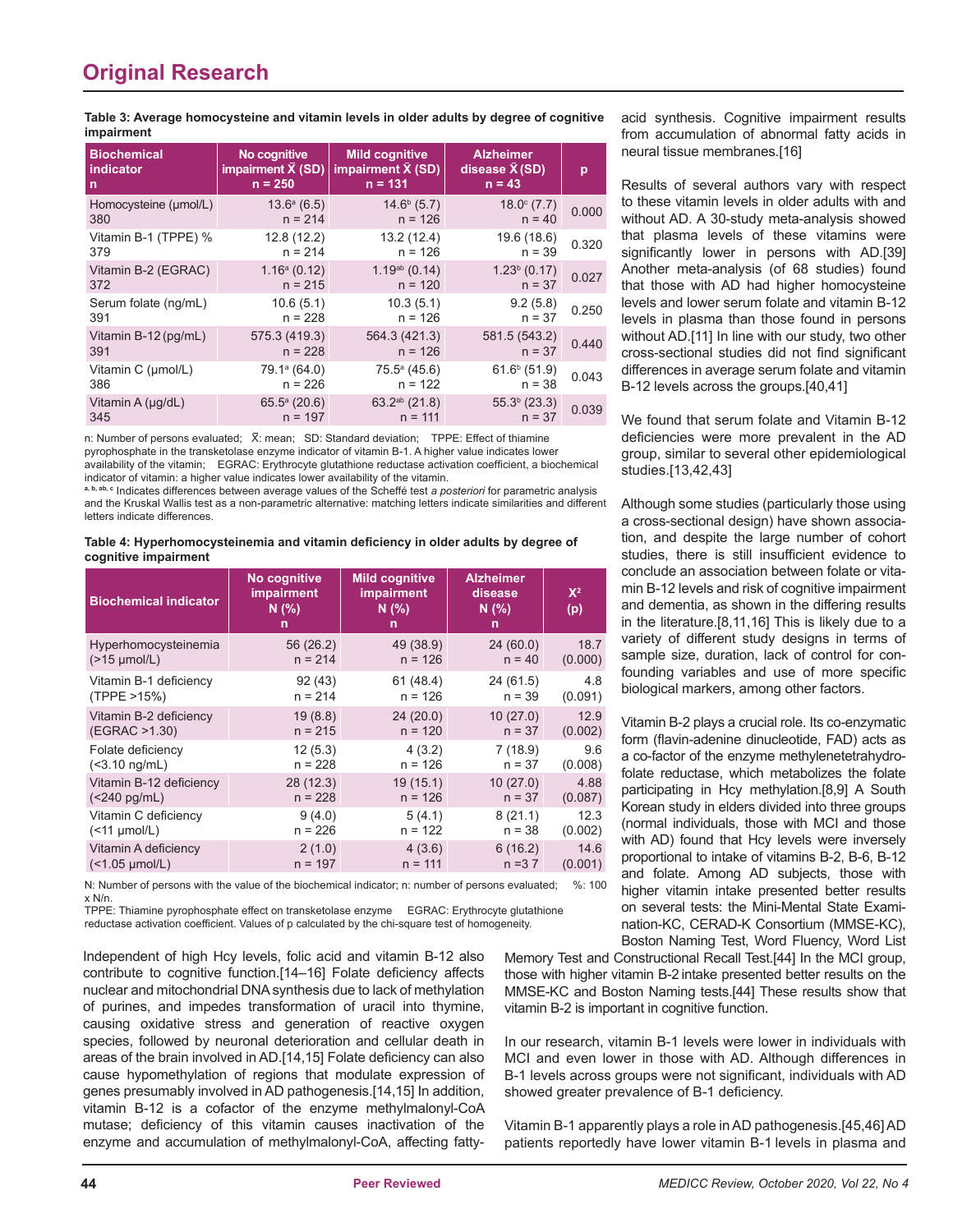#### Table 5: Hyperhomocysteinemia and vitamin deficiency in older **adults with mild cognitive impairment and Alzheimer disease**

| <b>Biochemical</b><br>indicator | <b>Mild cognitive</b><br>impairment<br>$PR$ (CI) | <b>Alzheimer</b><br>disease<br>PR (CI) |
|---------------------------------|--------------------------------------------------|----------------------------------------|
| Hyperhomocysteinemia            | $1.42(1.08 - 1.87)$                              | $3.26(1.84 - 5.80)$                    |
| Vitamin B-1 deficiency          | $1.15(0.87 - 1.51)$                              | $1.89(1.04 - 3.43)$                    |
| Vitamin B-2 deficiency          | $1.70(1.24 - 2.32)$                              | $2.85(1.54 - 5.26)$                    |
| Folate deficiency               | $0.69(0.29 - 1.64)$                              | $3.02(1.53 - 5.95)$                    |
| Vitamin B-12 deficiency         | $1.16(0.79 - 1.70)$                              | $2.21(1.17 - 4.19)$                    |
| Vitamin C deficiency            | $1.02(0.50 - 2.09)$                              | $3.88(2.12 - 7.10)$                    |
| Vitamin A deficiency            | $1.88(1.05 - 3.38)$                              | $5.47(3.26 - 9.17)$                    |

CI: Confidence interval; PR: Prevalence rate; PR were calculated using individuals with no cognitive impairment as a reference group.

reduced vitamin-B-dependent activity of enzymes α-ketoglutarate dehydrogenase and α-transketolase in their brains and peripheral tissue.[45,46] In rats with vitamin B-1 deficiency, accumulation of the amyloid precursor protein has been observed in damaged brain regions; this provokes accumulation of the β-amyloid peptide that forms amyloid plaques, the main cause of neuronal death.[45]

Vitamin B-1 requires synthesis of acetylcholine, the neurotransmitter most commonly deficient in AD. Reduced acetylcholine synthesis has been observed in brains of rats with vitamin B-1 deficiency.[44] Multiple events are associated with vitamin B-1 deficiency. One of these is reduced activity of α-ketoglutarate dehydrogenase, which leads to an energy deficit due to deterioration of the tricarboxylic acid cycle and reduced ATP synthesis, in addition to decreased activity of the Na+/K+–ATPase, resulting in high toxicity, activation of glutamate receptor, calcium input, and finally, neuronal death.[46]

Findings show that vitamin B-1 deficiency is tied to neuroinflammation, which plays a key role in AD pathogenesis. When B-1 supply is deficient, reports indicate morphological glial-cell alterations, including swelling and appearance of phagocytic vacuoles; proinflammatory cytokines are also produced in vulnerable and non-vulnerable regions of the brain.[45] In animals with vitamin B-1 deficiency, increased reactive oxygen species, induction of the endothelial isoform of nitric oxide synthase and changes in superoxide dismutase levels have all been reported.[45]

Our study's results also show that plasma levels of antioxidant vitamins C and A were significantly lower in the AD group than in those with no cognitive impairment. Vitamin A deficiency was much more common in individuals with MCI—and especially those with AD— than in those with no cognitive impairment, while vitamin C deficiency occurred in individuals with AD. A metaanalysis of studies on eight vitamins showed that persons with AD had significantly lower levels of vitamin C, E and A than those without cognitive impairment.[39] A cross-sectional study of older adults in Germany found significantly lower levels of vitamin C and β-carotene in individuals with dementia than in the healthy individuals.[17] Another more recent meta-analysis of studies on vitamin levels in cerebrospinal fluid showed that persons with AD had significantly lower vitamin C, E, folate and B-12 levels.[47]

Other findings in studies on rats show that vitamin C reduces generation of the β-amyloid peptide and acetylcholinesterase

activity. Vitamin C prevents endothelial impairment, one of the main factors in AD pathogenesis and progression.[48]

Recent *in vitro* studies have shown that vitamin A (retinol, retinal and retinoic acid) and the β-carotene provitamin inhibit the formation, extension and destabilization of β-amyloid peptide fibrils. Vitamin A and β-carotene *in vitro* have an inhibitory effect on oligomerization of the two main types of the β-amyloid peptide, Aβ40 and Aβ42 (the last one is prominent in the brains of individuals with AD).[49]

In cognitive disorders, availability of antioxidant vitamins decreases, due to oxidative stress. Neural membranes are a potential target for oxidative stress damage due to their high content of polyunsaturated fatty acids vulnerable to oxidation. Lipid peroxidation can alter the membrane's composition, which is evident in Alzheimer disease. Vitamins A, C and E serve as antioxidants to protect lipid precursors and membrane components against lipid peroxidation. In AD, the need for vitamins increases in order to compensate for their increased use.[39,47]

In this study, low levels of vitamins B-2, C and A were found in patients with AD and MCI, in line with results from other authors.[10,11,39,47] It is not possible to infer causation in these associations or even potential reciprocal causation: that is, dementia as a factor that promotes poor nutritional intake, or, inversely, the process of dementia as a result of reduced nutritional intake in older adults.[39]

One study limitation is that its cross-sectional design does not allow chronological ordering of events to be established, or, as a result, whether the nutritional indicators associated with MCI and AD can be determined to be the cause of the disease or merely a consequence of it. Due to limited resources, more specific biological markers were not used. The study's results are important because this is the first time cognitive disorders in older Cubans have been studied in relation to vitamin deficiency and hyperhomocysteinemia. Longitudinal studies are needed to further understand the relationship between different nutritional biomarkers and dementia.

## **CONCLUSIONS**

The association of certain vitamin deficiencies and hyperhomocysteinemia with mild cognitive impairment and Alzheimer disease was confirmed in older adults in Cuba. Both these results and a range of epidemiological evidence support the close relationship between nutrition and AD in Cuba's older adult population.

## **ACKNOWLEDGMENTS**

We want to thank Dr Josanne Soto Matos of the Hermanos Ameijeiras Clinical-Surgical Teaching Hospital for her quantification of folic acid and vitamin B-12.

## **FINANCING**

The study received financing from Cuba's Ministry of Public Health and the Aging and Alzheimer Project (10/66 study), the latter a collaboration between the Medical University of Havana and the Institute of Psychiatry, Psychology and Neurosciences of King's College, London, financed by Welcome Trust (GR066133) and Cuba's Ministry of Public Health.  $-M -$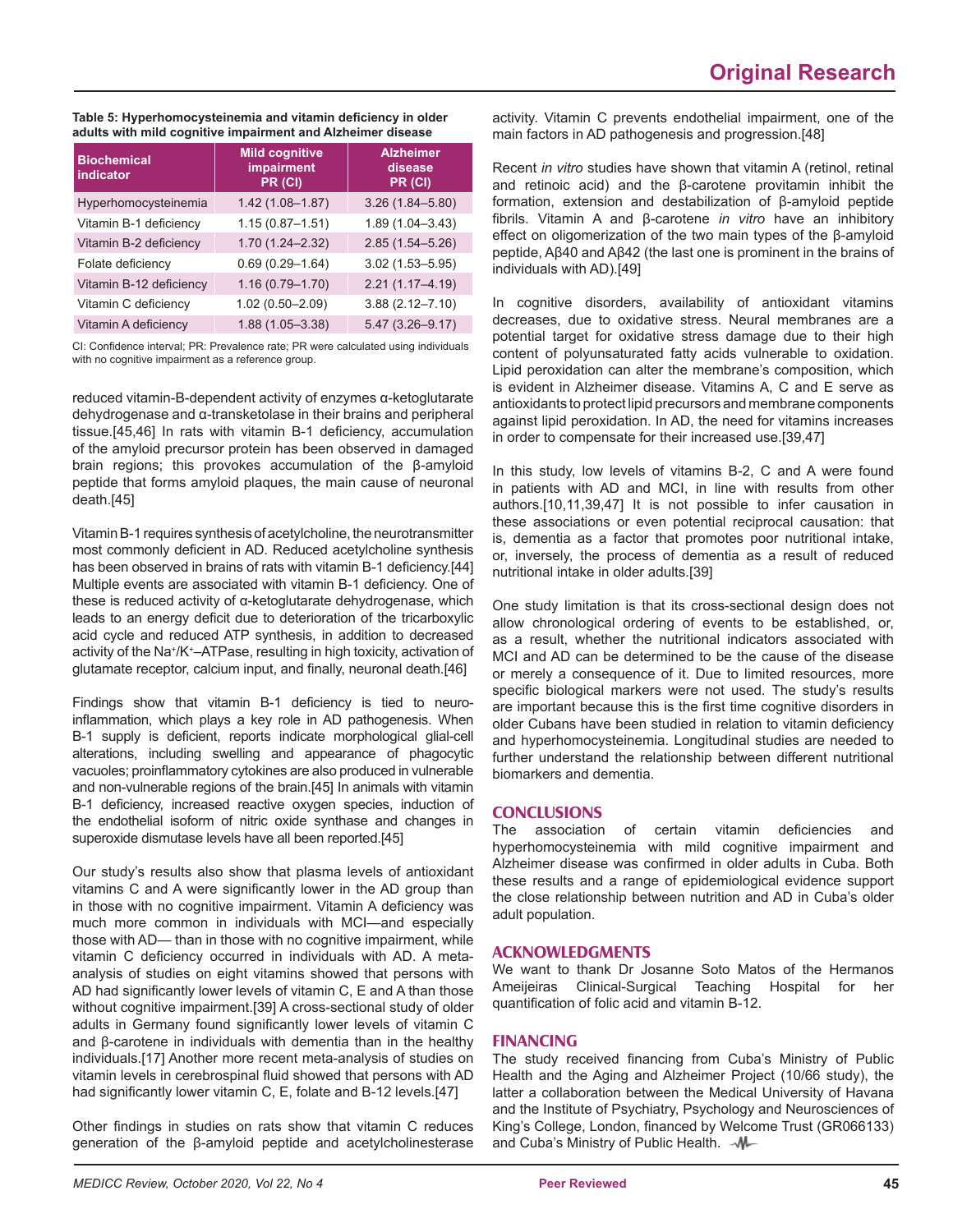#### **REFERENCES**

- World Health Organization [Internet]. Geneva: World Health Organization; c2019. Centro de prensa. Notas descriptivas. Demencia; 2019 Sep [cited 2019 Nov 10]; [about 4 screens]. Available at: https://www.who.int/es/news-room/fact -sheets/detail/dementia. Spanish.
- 2. Lane CA, Hardy J, Schott JM. Alzheimer's disease. Eur J Neurol. 2018;25(1):59–70.
- 3. Reymond AG, Gispert EA, Llibre JJ, Castell-Florit P, Bosch R I, Llerena T. Percepción de las demencias y la intersectorialidad en el contexto del Policlínico Docente Playa. Rev Cubana Salud Pública. 2019;45(1):e1128. Spanish.
- 4. National Health Statistics and Medical Records Division (CU). Anuario Estadístico de Salud 2017 (Table 19). Havana: Ministry of Public Health (CU); 2018 Apr [cited 2020 Jun 2]. 206 p. Available at: https://files.sld.cu/dne /files/2018/04/Anuario-Electronico-Espa %c3%b1ol-2017-ed-2018.pdf. Spanish.
- 5. National Health Statistics and Medical Records Division (CU). Anuario Estadístico de Salud 2018 (Table 19) [Internet]. Havana: Ministry of Public Health (CU); 2019 May [cited 2020 Jun 2]. 206 p. Available at: https://files.sld.cu/bvs cuba/files/2019/04/Anuario-Electr%c3%b3nico -Espa%c3%b1ol-2018-ed-2019-compressed.pdf Spanish.
- 6. Vega JN, Newhouse PA. Mild cognitive impairment: diagnosis, longitudinal course, and emerging treatments. Curr Psychiatry Rep. 2014 Oct;16(10):490. DOI: 10.1007/s11920 -014-0490-8.
- 7. Prince M, Albanese E, Guerchet M, Prina M. Alzheimer's Disease International. World Alzheimer Report 2014. Dementia and risk reduction. An analysis of protective and modifiable factors. London: Alzheimer's Disease International; 2014.
- 8. Prina M, Albanese E. Nutritional factors and dementia prevention. In: Prince M, Albanese E, Guerchet M, Prina M, editors. Nutrition and Dementia: a review of available research. London: Alzheimer's Disease International; 2014. p. 31–42.
- 9. Smith D, Refsum H. Homocysteine, B Vitamins, and cognitive impairment. Annu Rev Nutr. 2016;36:211–39.
- 10. Beydoun MA, Beydoun HA, Gamaldo AA, Teel A, Zonderman AB, Wang Y. Epidemiologic studies of modifiable factors associated with cognition and dementia: systematic review and meta-analysis. BMC Public Health. 2014 Jun 24;14:643.
- Shen L, Ji H. Associations between homocysteine, folic acid, vitamin B12 and Alzheimer's disease: insights from meta-analyses. J Alzheimers Dis. 2015;46(3):777–90.
- 12. Zaric B, Obradovic M, Bajic V, Haidara M, Jovanovic M, Isenovic E. Homocysteine and hyperhomocysteinaemia. Curr Med Chem. 2019;26(16):2948–61.
- 13. Baroni L, Bonetto C, Rizzo G, Bertola C, Caberlotto L, Bazzerla G. Asocciation between cognitive impairment and vitamin B12, folate, and homocysteine status in elderly adults: a retrospective study. J Alzheimer's Dis. 2019 Jul 23;70(2):443–53.
- 14. Robinson N, Grabowski P, Rehman I. Alzhemer's disease pathogenesis: is there a role for folate? Mech Ageing Dev. 2018 Sep;174:86–94.
- 15. Araújo JR, Martel F, Borges N, Araújo JM, Keating E. Folates and aging: role in mild cognitive impairment, dementia and depression. Ageing Res Rev. 2015 May;22:9–19.
- 16. O'Leary F, Allman M, Samman S. Vitamin B12 status, cognitive impairment and dementia: a systematic review of prospective cohort studies. British J Nutr. 2012 Dec 14;108(11):1948– 61.
- 17. von Arnim CA, Herbolsheimer F, Nikolaus T, Peter R, Biesalski HK, Ludolph AC, et al. Dietary antioxidants and dementia in a populationbased case-control study among older people in South Germany. J Alzheimers Dis. 2011 Dec 31;31(4):717–24.
- 18. Lanyau Domínguez Y, Hernández M, Macías Matos C, Zhou D. Is B vitamins deficiency associated with prevalence of Alzheimer's disease in Cuban elderly? Nutr Health. 2006 Jan 1;18(2):103–18.
- 19. Gónzález L. Reforma económica en Cuba: mecanismos de desigualdad social y su repercusión en las personas de la Tercera Edad. INFOHEM. 2016;14(2):20–7. Spanish.
- 20. Llibre Rodríguez JJ, Valhuerdi Cepero A, Calvo M, García RM, Guerra M, Laucerique T, et al. Dementia and other chronic diseases in older adults in Havana and Matanzas: The 10/66 study in Cuba. MEDICC Rev. 2011 Oct;13(4):30–7.
- 21. Llibre Rodríguez JJ, Valhuerdi Cepero A, López Medina AM, Noriega Fernández L, Porto Álvarez R, Guerra Hernández MA, et al. Cuba's aging and Alzheimer longitudinal study. MEDICC Rev. 2017 Jan;19(1):31–5.
- 22. Copeland JR, Dewey ME, Griffith-Jones HM. A computerized psychiatric diagnostic system and case nomenclature for elderly subjects: GMS and AGECAT. Psychol Med. 1986 Jan 31;16(1):89–99.
- 23. Hall KS, Hendrie HH, Brittain HM, Norton JA, Rodgers DD, Prince CS, et al. The development of a dementia screening interview in two distinct languages. Int J Methods Psychiatric Res. 1993;3:1–28.
- 24. Ganguli M, Chandra V, Gilbey JE, Ratcliff G, Sharma SD, Pandav R, et al. Cognitive test performance in a community-based non demented elderly sample in rural India: the Indo-US cross national dementia epidemiology study. Int Psychogeriatr. 1996 Winter;8(4):507–24.
- 25. Dewey ME, Copeland JR. Diagnosis of dementia from the history and aetiology schedule. Int J Geriatr Psychiatry. 2001 Sep;16(9):912–7.
- 26. American Psychiatric Association. Diagnostic and Statistical Manual of Mental Disorders. 4th ed. Washington, D.C.: American Psychiatry Association; 1994 Jan 15. 886 p.
- Petersen RC, Stevens JC, Ganguli M, Tangalos EG, Cummings JL, Dekosky ST. Practice parameter: Early detection of dementia: Mild cognitive impairment (an evidence- based review). Report of the Quality Standards Subcommittee of the American Academy Neurology. Neurology. 2001 May 8;56(9):1133–42.
- 28. Van Den Berg H, Heseker H, Lamand M, Sandstrom B, Thurnham D. Flair Concerted Action No 10 Status Papers. Int J Vit Nutr Res. 1993;63:247–316.
- 29. Ueland PM, Refsum H, Stabler SP, Malinow MR, Andersson A, Allen RH. Total homocysteine in plasma or serum: methods and clinical applications. Clin Chem. 1993;39(9):1764–79.
- 30. Interdepartmental Committee on Nutrition for National Defense; National Institutes of Health. Serum Vitamin C (Ascorbic Acid)-Dinitrophenyl hydrazine method. In: Manual for Nutrition Surveys. 2nd ed. Washington, D.C.: Interdepartmental Committee on Nutrition for National Defense; 1963. p. 117–9.
- 31. Thurnham DI, Smith E, Flora PS. Current Liquid-Chromatographic assay of retinol, alfa-tocopherol, beta-carotene, alpha-carotene, lycopene, and beta-cryptoxantin in plasma with tocopherol acetate as internal standard. Clin Chem. 1988;43:377–81.
- 32. Fidanza F. Nutritional Status Assessment. A manual for population studies. New York: Chapman & Hall; 1991. p. 228–309.
- 33. Basu TK, Patel DR, Williams DC. A simplified microassay of transketolase in human blood. Int J Vit Res. 1974;44:319–26.
- 34. Selhub J, Jacques PF, Dallal G, Choumenkovitch S, Rogers G. The use of blood concentrations of vitamins and their respective functional indicators to define folate and vitamin B12 status. Food & Nutr Bull. 2008;29:567–73.
- 35. World Medical Association [Internet]. Ferney-Voltaire (FR): World Medical Association; c2020. Políticas. Políticas actuales. Declaración de Helsinki de la Asociación Médica Mundial. Principios éticos para las investigaciones médicas en seres humanos; 2017 Mar 21 [cited 2012 Nov 18]. Available at: https://www.wma.net/es/ policies-post/declaracion-de-helsinki-de-la-amm -principios-eticos-para-las-investigaciones-medi cas-en-seres-humanos/. Spanish.
- 36. Smith D, Refsum H, Bottiglieri T, Fenech M, Hooshmand B, McCaddon A, et al. Homocysteine and Dementia: An International Consensus Statement. J Alzheimer's Dis. 2018;62:561–70.
- 37. Sharma M, Tiwart M, Kumar RK. Hyperhomocysteinemia: impact on neurodegenerative diseases. Basis & Clin Pharmacol & Toxicol. 2015;117(5):287–96.
- 38. Porter K, Hoey L, Hughes C, Ward M, McNulty H. Causes, consequences and public health. Implications of low B-Vitamin status in ageing. Nutrients. 2016;8:725. DOI: 10.3390.
- 39. Lopes da Silva S, Vellas B, Elemans S, Luchsinger J, Kamphuis P, Yaffe K, et al. Plasma nutrient status of patients with Alzheimer's disease: systematic review and meta-analysis. Alzheimer's & Dementia. 2013:1–18.
- 40. Kim G, Kim H, Kim KN, Son JI, Kim SY, Tamura T, et al. Relationship of cognitive function with B vitamin status, homocysteine, and tissue factor pathway inhibitor in cognitively impaired elderly: a cross sectional survey. J Alzheimers Dis. 2013;33(3):853–62.
- Faux N, Ellis K, Porter L, Fowler C, Laws S, Martins R, et al. Homocysteine, vitamin B12, and Folic acid levels in Alzheimer's disease, Mild Cognitive Impairment, and Healthy elderly: baseline characteristics in subjects of the Australian Imaging Biomarker Lifestyle study. J Alzheimer's Dis. 2011;27(4):909–22.
- Ma F, Wu T, Zhao J, Ji L, Song A, Zhang M, et al. Plasma homocysteine and serum folate and vitamin B12 levels in Mild Cognitive Impairment and Alzheimer's Disease: a case-control study. Nutrients. 2017;9(7):pii:E725. DOI:10.3390/ nu9070725.
- 43. Meng H, Li Y, Zhang W, Zhao Y, Niu X, Guo J. The relationship between cognitive impairment and homocysteine in a B12 and folate deficient population in China: a cross- sectional study. Medicine (Baltimore). 2019;98(47):el7970.
- 44. Hyesook K, Ggotpin K, Wong J, Seong Y, Namsoo C. Association between intake of B vitamins and cognitive function ibn elderly Koreans with cognitive impairment. Nutrition J. 2014;13:118.
- 45. Vinhquoc K, Thi Hoáng L. Role of Thiamine in Alzheimer's Disease. Am J Alzheimer's Dis & Other Dementias. 2011;26 (8):588–98.
- 46. Hazell A, Faim S, Wertheimer G, Silva V, Marques C. The impact of oxidative stress in thiamine deficiency: a multifactorial targeting issue. Neurochem Int. 2013;62:796–802.
- de Wilde M, Vellas B, Girault E, Cetinyurek Yavuz A, Sijben JW. Lower brain and blood nutrient status in Alzheimer's disease: results from meta-analyses. Alzheimer Dement. 2017 Sep;3(3):416–31.
- 48. Hyeok J, Lee H, Min Lee K. The possible role of antioxidant vitamin C in Alzheimer's disease